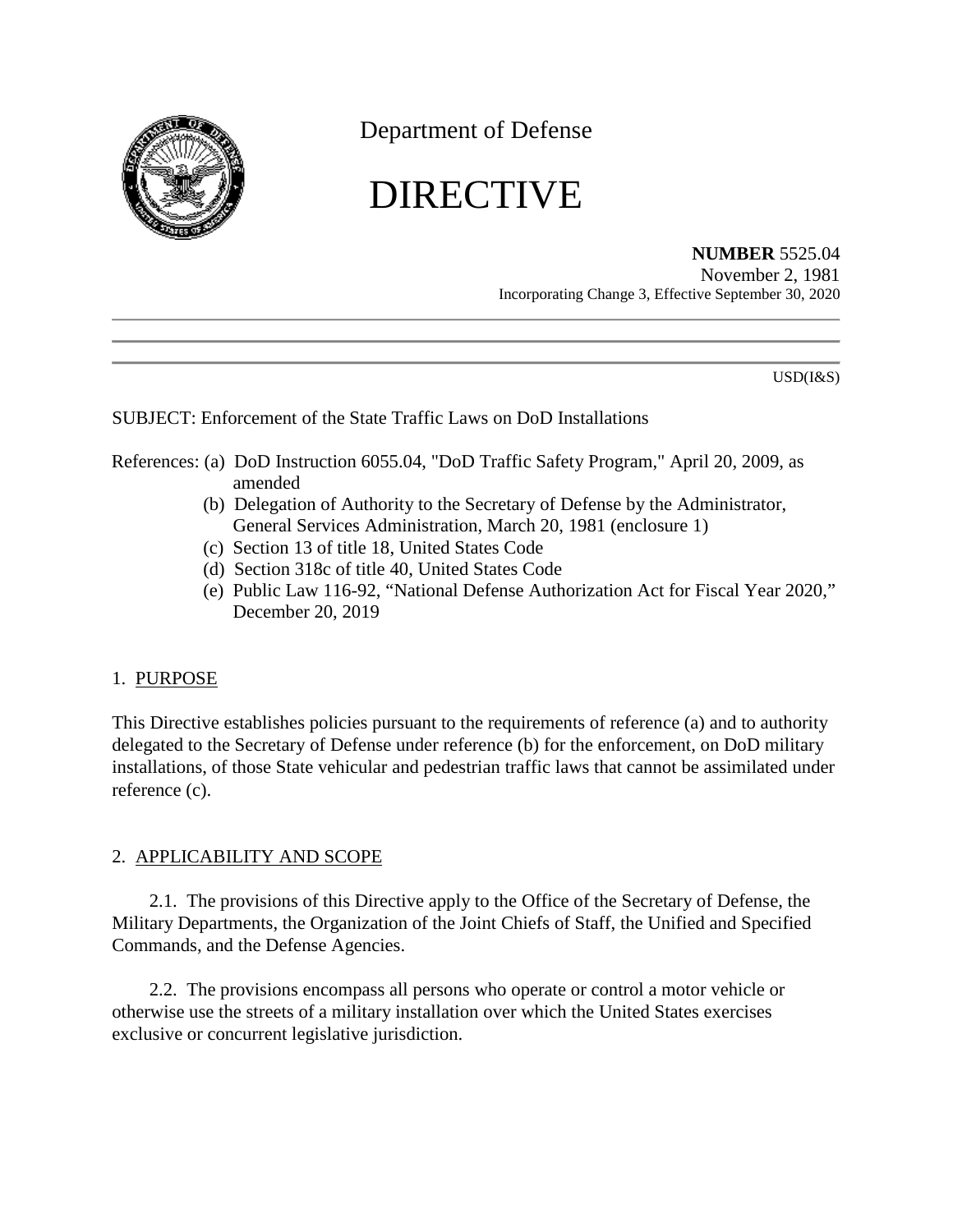2.3. The provisions govern only vehicular and traffic offenses or infractions that cannot be assimilated under reference (c), thereby precluding application of State laws to traffic offenses committed on military installations.

#### 3. POLICY

3.1. It is the policy of the Department of Defense that an effective, comprehensive traffic safety program be established and maintained at all military installations, as prescribed in reference (a).

3.2. State vehicular and pedestrian traffic laws that are now or may hereafter be in effect shall be expressly adopted and made applicable on military installations to the extent provided by this Directive. All persons on a military installation shall comply with the vehicular and pedestrian traffic laws of the State in which the installation is located.

3.3. Pursuant to the authority established in enclosure 1, installation commanders of all DoD installations in the United States and over which the United States has exclusive or concurrent legislative jurisdiction are delegated the authority to establish additional vehicular and pedestrian traffic rules and regulations for their installations. All persons on a military installation shall comply with locally established vehicular and pedestrian traffic rules and regulations.

3.4. A person found guilty of violating, on a military installation, any State vehicular or pedestrian traffic law or local installation vehicular or pedestrian traffic rule or regulation made applicable to the installation under the provisions of this Directive is subject to a fine of not more than \$50 or imprisonment for not more than 30 days, or both, for each violation (40 U.S.C. 318c (reference (d)).

3.5. This Directive does not limit the application of any Federal law or regulation or, under 18 U.S.C. 13 (reference (c)), any State law made applicable to offenses committed on military installations.

3.6. A copy of this Directive shall be posted in an appropriate place on the DoD installation concerned.

#### 4. RESPONSIBILITIES

4.1. The Assistant Secretary of Defense (Readiness and Force Management) (ASD(R&FM)) shall modify this Directive, as appropriate.

4.2. The Secretaries of the Military Departments shall comply with this Directive.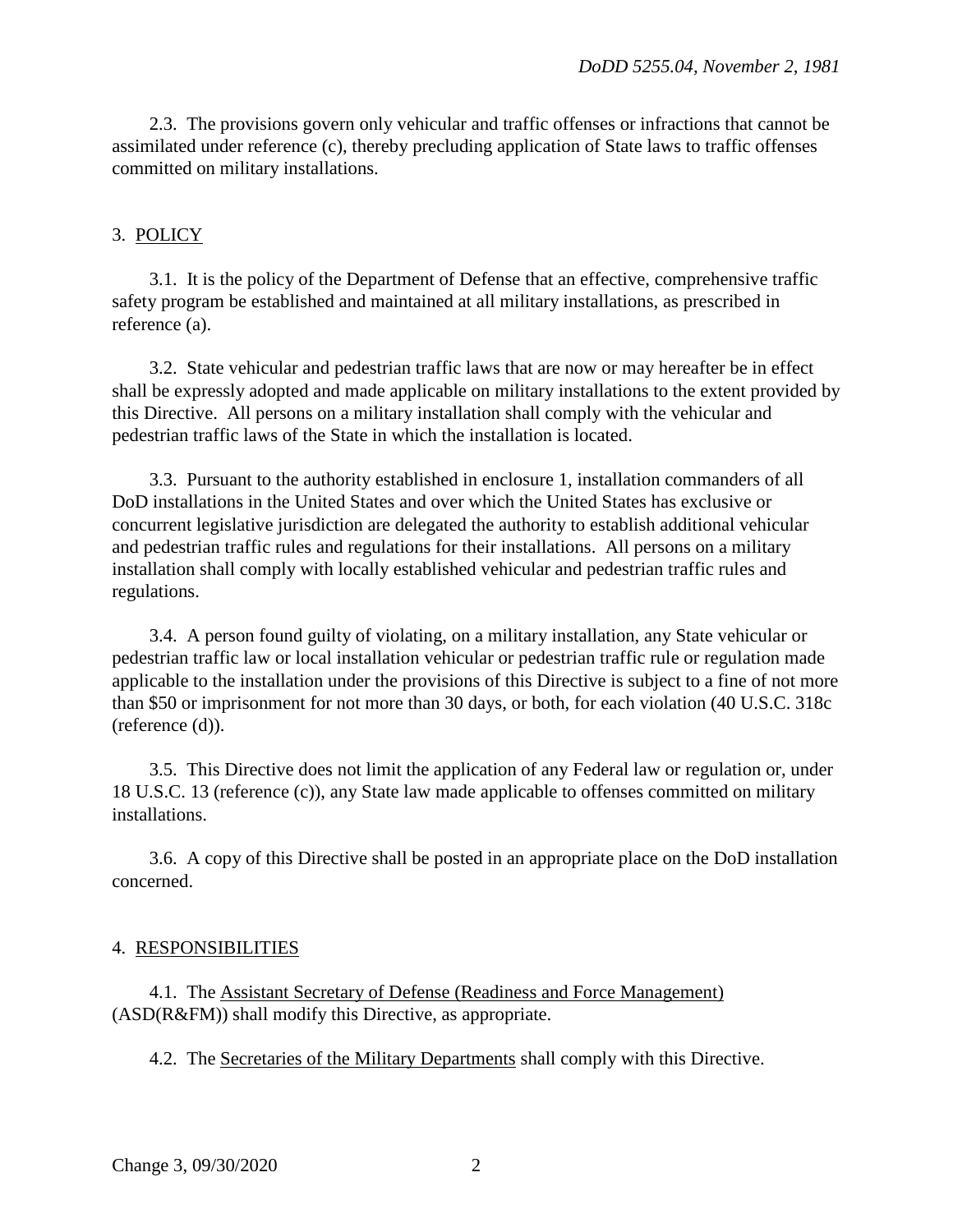5. SUMMARY OF CHANGE 3. This administrative change updates:

 a. The title of the Under Secretary of Defense for Intelligence to the Under Secretary of Defense for Intelligence and Security in accordance with Public Law 116-92 (reference (e)).

 b. Additional organizational changes reflecting direction in statute or Secretary and Deputy Secretary of Defense direction.

 c. Administrative changes in accordance with current standards of the Office of the Chief Management Officer of the Department of Defense.

### 6. EFFECTIVE DATE AND IMPLEMENTATION

This Directive is effective November 2, 1981. Forward two copies of implementing documents to the Assistant Secretary of Defense (Force Management and Personnel) within 120 days.

William H. Tagt =

William H. Taft, IV Deputy Secretary of Defense

Enclosures - 1 E1. Delegation of Authority to the Secretary of Defense